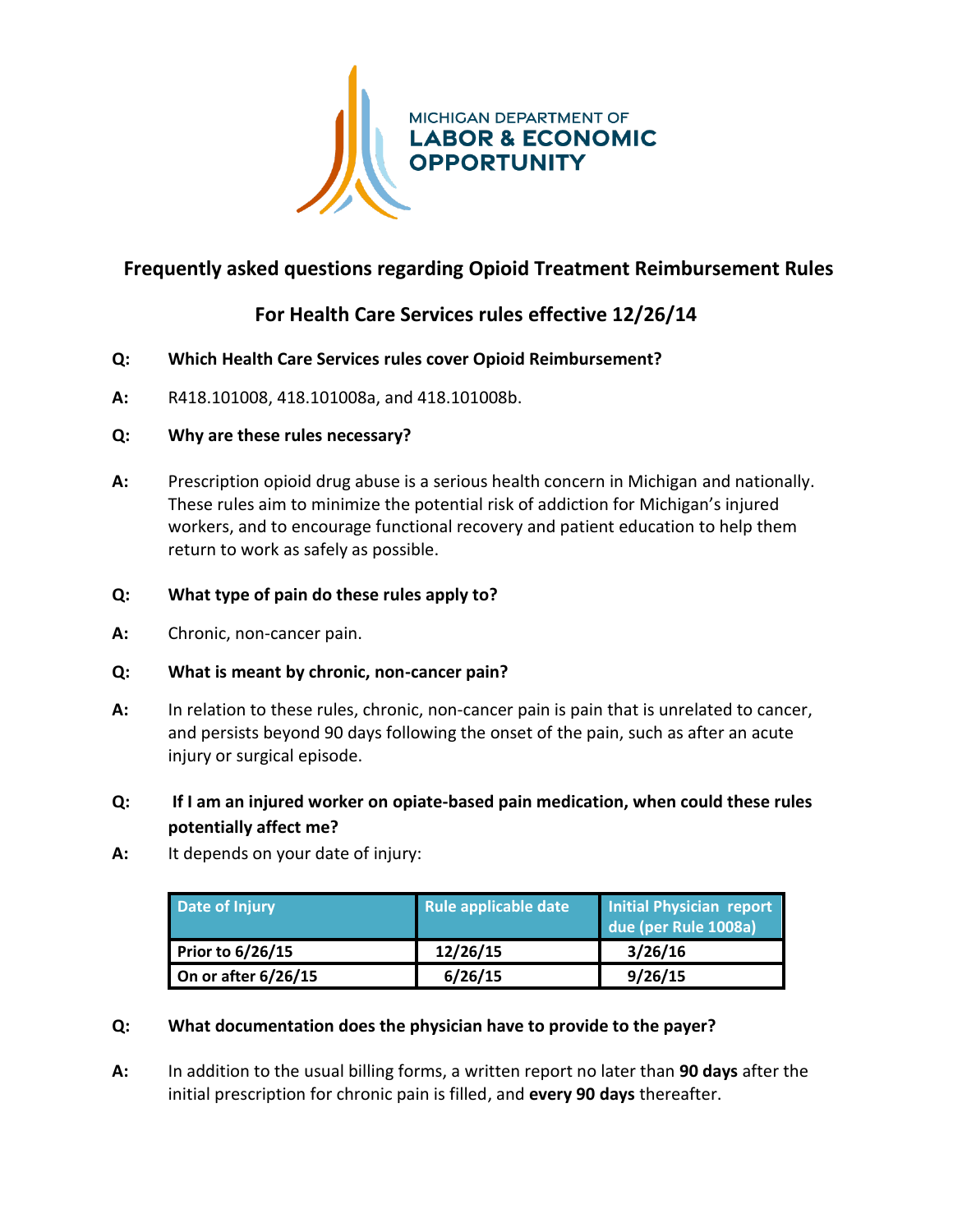#### **Q: What is required to be in the physician's written report?**

- **A:** The following information is required on the 90-day report:
	- 1) A review of relevant prior medical history and/or treatment, including any consults and review of any data received from an automated prescription drug monitoring program (ex. MAPS).
	- 2) Conservative care provided (non-opioid pain management treatment or nonpharmaceutical strategies).
	- 3) Effectiveness of conservative care, or contraindications to conservative care.
	- 4) Statement that attending physician considered results from an industry accepted screening tool to assess the risk of abuse/adverse outcomes to opioid therapy.
	- 5) **Treatment plan that includes:**
		- a. Treatment goals and functional progress.
		- b. Periodic urine drug screens.
		- c. Description of conservative treatment, including any efforts to reduce pain through the use of non-opioid medications, alternative non-pharmaceutical strategies, or both.
		- d. Weaning considerations.
	- 6) An **opioid treatment agreement** signed by the worker and attending physician, which shall be reviewed, updated, and renewed every 6 months.

#### **Q: Can the physician use their own forms for this written report?**

**A:** Yes. A physician may elect to use a format of their choice as long as all required information is included. However, the Agency will provide sample forms for ease of physician use on their website at [www.michigan.gov/wca.](http://www.michigan.gov/wca) The forms need not be sent to the Agency unless required by the Funds Administration.

### **Q: Does the physician receive reimbursement for the time required to complete the required documentation?**

**A:** Yes. The provider may bill CPT code 99215 for the office visit, the highest level patient E & M code, to account for the additional time involved with completing the initial 90 day evaluation report. This same code can be used for all subsequent follow-up evaluation reports at 90 day intervals, as required for compliance with these rules. All required information must be present as per Rule 1008a. Also, the Michigan workers' compensation specific code, MPS01, may be billed for accessing MAPS, or other automated prescription drug monitoring program in the treating jurisdiction, and reimbursed at \$25.

#### **Q: What if the physician elects not to submit the required documentation?**

**A:** Physicians may not be reimbursed for opioid treatment if the required documentation is not submitted.